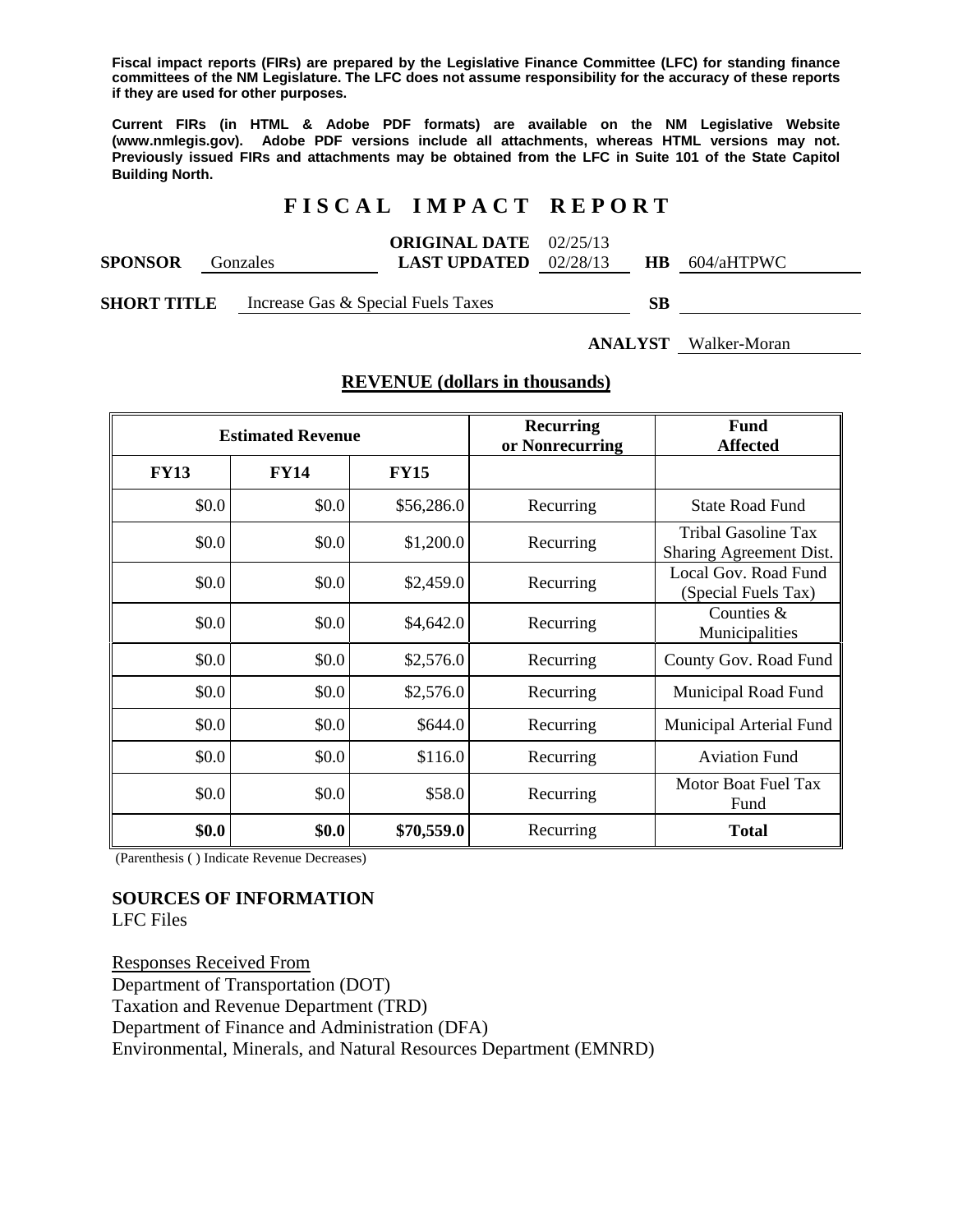# **SUMMARY**

### Synopsis of HTPWC Amendment

House Bill 604, as amended by the transportation and public works committee, increases both the gasoline and special fuel taxes by five cents. Beginning in FY2015 (instead of FY2014) the gasoline excise tax will be set at 22 cents per gallon (up from the current 17 cents per gallon) and the special fuel excise tax will be set at 26 cents per gallon (up from the current 21 cents per gallon).

As amended by HTPWC, the effective date of this bill is July 1, 2014 (instead of 2013).

### Synopsis of Original Bill

House Bill 604 increases both the gasoline and special fuel taxes by five cents. Beginning in FY2014 the gasoline excise tax will be set at 22 cents per gallon (up from the current 17 cents per gallon) and the special fuel excise tax will be set at 26 cents per gallon (up from the current 21 cents per gallon).

# **FISCAL IMPLICATIONS**

This revenue estimate, as calculated by DOT, is based on the January 2013 Road Fund Forecast. Beginning in FY2015, this bill increases both the gasoline and special fuel taxes by five cents to 22 cents and 26 cents.

According to the January 2013 Notes to State Motor Fuel Excise Tax Report by the American Petroleum Institute, among the 50 states, New Mexico currently has the 8th lowest tax on gasoline, lower than the US average rate \$0.304/gallon; and the 17th lowest tax on diesel, lower than the US average rate \$0.30/gallon.

#### **SIGNIFICANT ISSUES**

Current revenue for state road funds, even when combined with federal funds, is insufficient to address needs critical to the economic welfare of the state. NMDOT economic analysis suggests state road funds will be negatively impacted even further as a result of fuel-efficient vehicles. According to the NMDOT, there are currently at least \$1.5 billion in unfunded construction needs across the state, including a routine maintenance gap of approximately \$225 million, structurally deficient bridge repair needs of \$250 million, and heavy equipment replacement needs of \$150 million. Further, there are downtown "main street" reconstruction funding needs of approximately \$340 million and major investment project and interchange funding needs of approximately \$425 million. GRIP projects that have been deferred for lack of funding total \$390 million. Although other states are exploring options to address similar problems, the department is not currently considering plans for additional revenue sources.

According to DOT, when the gasoline tax increases, tribes must also increase their tribal tax rates in order to continue qualifying for their deductions at 100 percent. If they do so, their taxes would be estimated to generate an additional \$3 million annually for a five cent (\$0.05) increase.